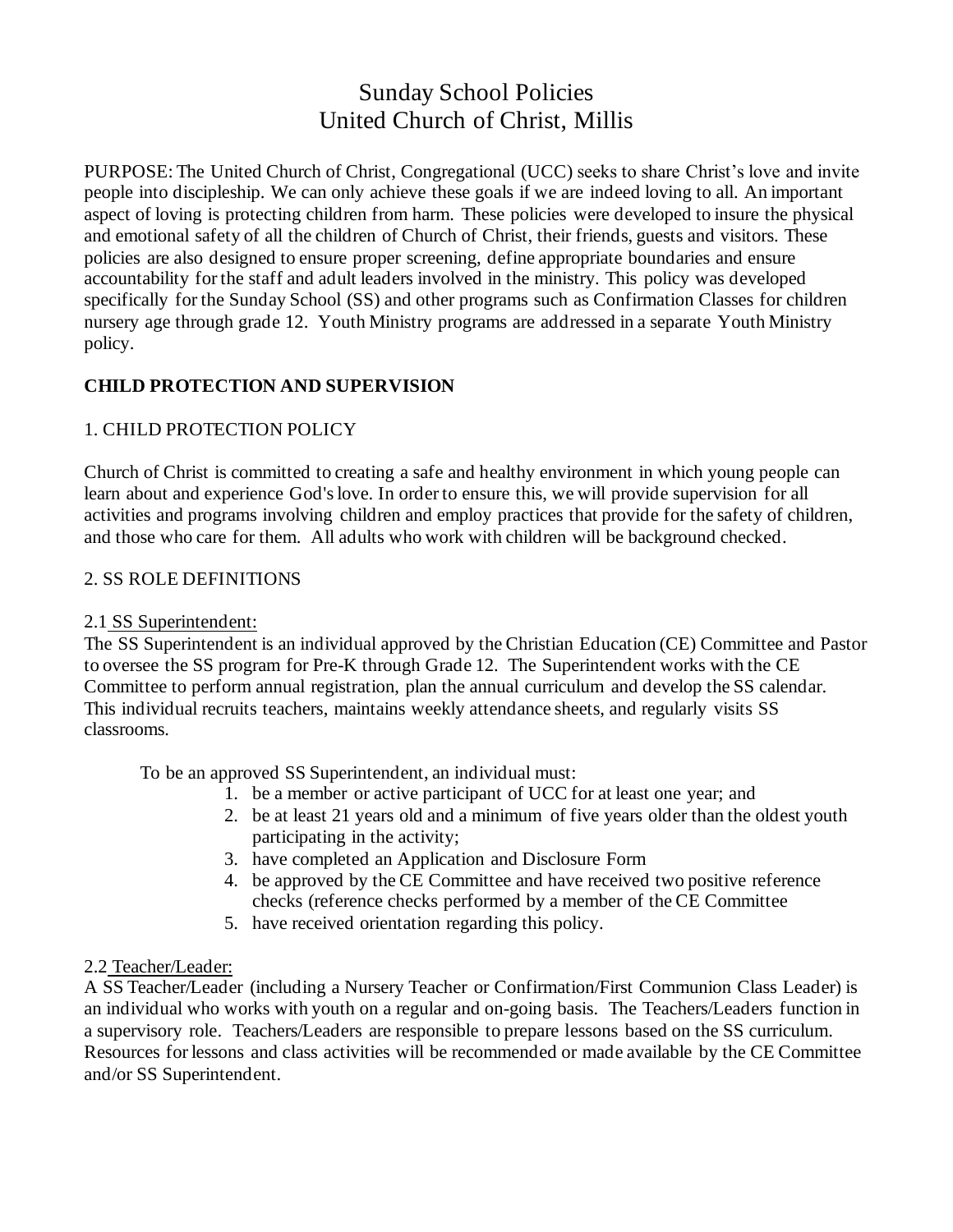To be an approved Teacher/Leader, an individual must:

- 1. be a member or active participant of UCC for at least one year; and
- 2. be at least 18 years old and
	- a. a minimum of five years older than the oldest youth participating in the activity;
- 3. have completed an Application and Disclosure Form;
- 4. be approved by the CE Committee and have received two positive reference checks (reference checks performed by a member of the CE Committee or the SS Superintendent);
- 5. have received orientation regarding this policy.

### 2.3 Helper/Assistant/Room Parent:

A Helper or Assistant is a volunteer in the SS who functions in a non-supervisory role, assisting a Teacher/Leader. Helpers must be:

- 1. a member or active participant of UCC at least one year
- 2. be approved by the CE Committee and/or the Pastor
- 3. at least 14 years old; and
	- i. at least 3 years older than the oldest child participating if the children are in grades 6 or under, and
	- ii. 5 years older than the oldest child if the children are grades 7-12.

### 2.4 Chaperone:

A Chaperone is a volunteer who helps supervise youth for a special activity, such as a party or field trip. A Field Trip is a youth event that is scheduled off UCC property, whether in town or out-of -town, one hour, one day, or overnight.

Approval of Chaperones: All chaperones will be approved by the CE Committee.

To be an approved chaperone, an individual must be:

- 1. a member or active participant of UCC for at least one year; and
- 2. at least 21 years old and a minimum of five years older than the oldest youth participating in the activity.

# 3. YOUTH PROTECTION PROCEDURES

### 3.1 TWO ADULT RULE

No adult will be alone in the Church, or at a church approved activity, with a child(ren) that is not his or her own or a relative, without permission of the child(ren)'s parent(s). If the youth are to be divided into remote or closed off areas (such as classrooms) of the church or other location, then two unrelated adults should be with each isolated group of youth. Two adults, not married to each other, must be present with a child or children under 18 years of age at all times; should the supervisors be a married couple, then a third adult must be present. If a second (or third) adult cannot be located, the activity will be canceled, and the children will be returned to their parent(s) or guardian(s).

It is permissible to have one adult per car with each car carrying a group of young people on a field trip.

\*See fieldtrip guidelines in section 3.4 of this policy.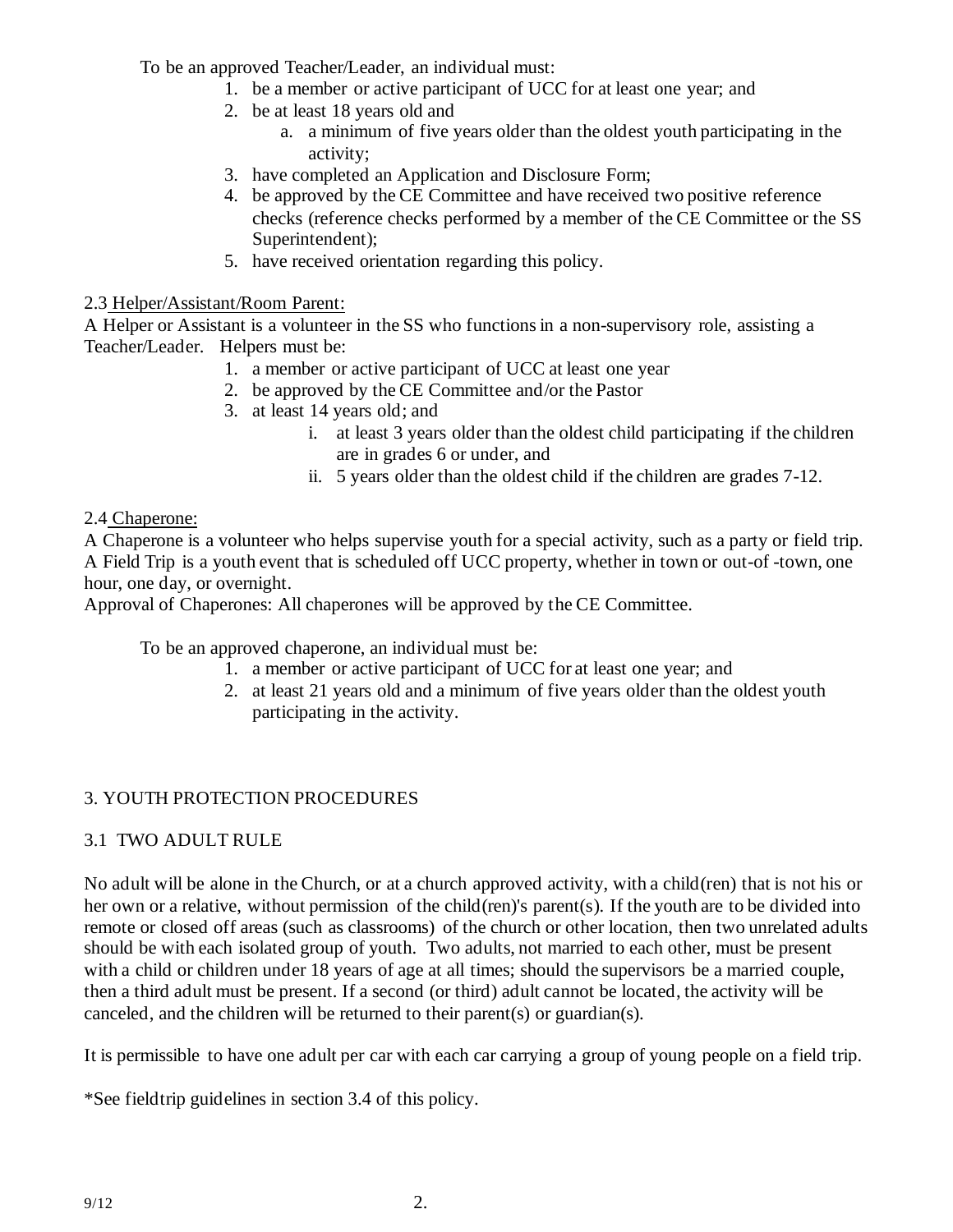If a Rotation Format is followed, the "homeroom" or "Shepard" teacher and the craft/game/music/etc. teacher can overlap sessions. When two adults are not available, SS classes will be combined or relocated as needed.

### 3.2 SS PROCEDURES

- 1. A child may not attend SS without their parent/guardian's completion of the registration form(s). These forms will include allergy information, parent contact information, and photograph release (approval/disapproval of use of a child's photo on the UCC website or in other forms of media).
- 2. Upon registration, parents should be provided a copy of these policies (section 3 at a minimum)*.*
- 3. Parents may not allow their child(ren) to attend SS or other youth activities if the child(ren) is ill. The child must be symptom-free for 24 hours before they can be brought to SS.
- 4. Parents are required to retrieve their children from the classrooms immediately following the church service.
- 5. The Superintendent will visit each classroom in September and January to point out the fire escape plans posted in the classrooms. Teachers must familiarize themselves with the fire escape plans in each of the classrooms.
- 6. All Teachers and Assistants/Helpers should arrive 15 minutes early.
- 7. Attendance will be taken in each classroom. The Superintendent will provide the Teacher with an attendance sheet and keep the attendance list on file.
- 8. Should a child need to use the restroom during class, the child will be brought to the Superintendent who will accompany the child and wait outside the restroom. Alternatively, the Superintendent may go to the classroom so one of the two teachers may accompany the child and wait outside the restroom.
- 9. The CE committee is responsible to obtain volunteers to clean the toys in the Nursery at least annually.
- 10. If a child (particularly Nursery age) is distraught and inconsolable, one Nursery teacher or the Superintendent will locate the parent in the sanctuary. If a teacher leaves to locate the parent, the Superintendent will join the Nursery.

#### 3.3 Medical Release Forms

- 1. All youth going on an out-of-town field trip must have a Medical Release Form on file before their participation.
- 2. Completed form will be kept on file in the Church School Superintendent's office.
- 3. Each time a field trip or overnight event occurs, the original must be taken with an adult leader while a copy remains in the Church School Superintendent's office.

### 3.4 Field Trip Guidelines

- 1. The Christian Education Committee shall approve all field trips and special events before the activity can take place and before fundraising for the activity begins.
- 2. Approval of Chaperones: All chaperones will be approved by the CE Committee.
- 3. Parental Consent: Parents or guardians should be fully informed about programs, activities, leaders, chaperones, dates and times, cost, method of transportation, and purpose of the scheduled trip or activity. The appropriate signed Field Trip Consent Form should be completed and returned before any child can participate in the event.
- 4. Vehicle rules: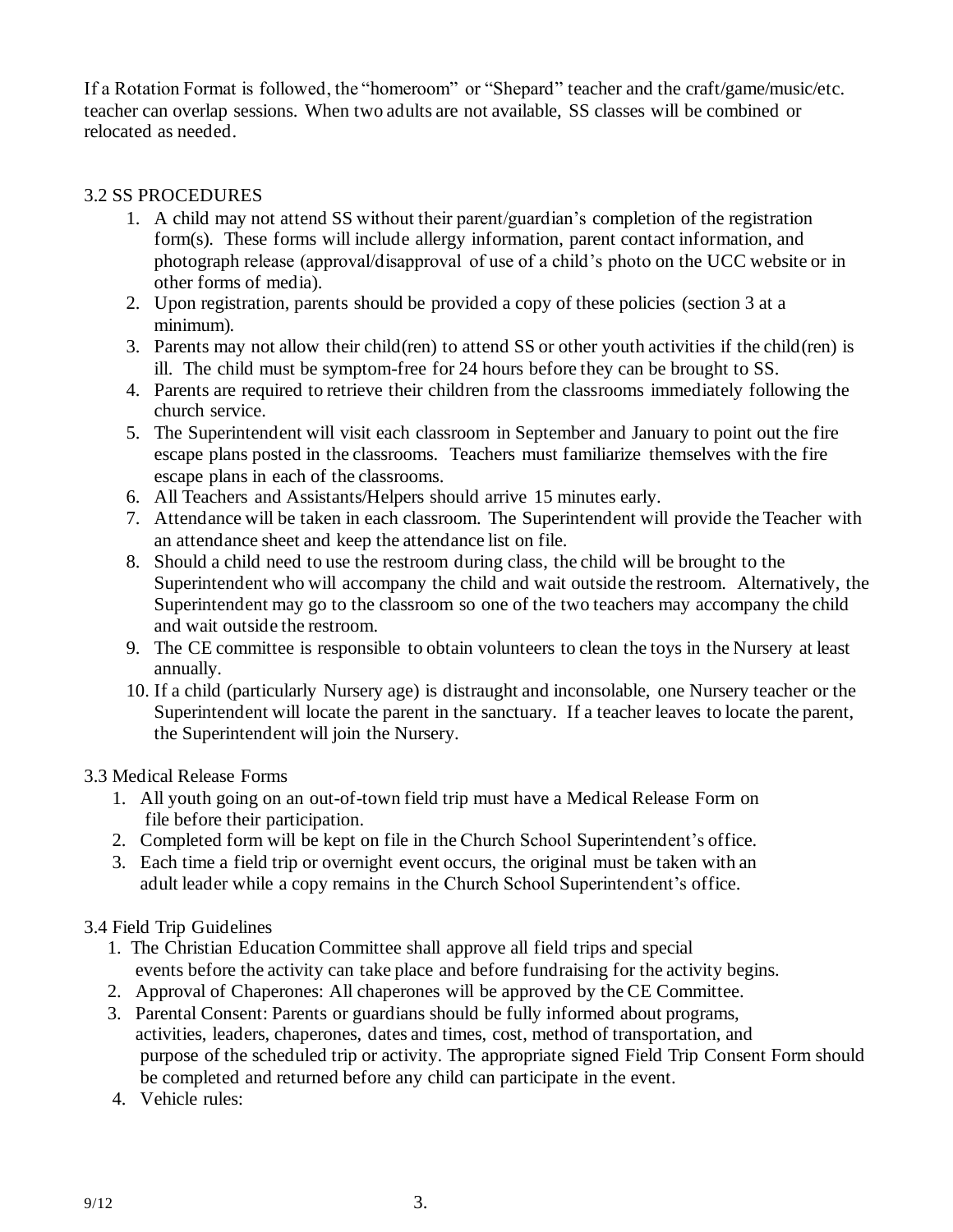- a. Drivers for field trips must be 25 years or older and have a copy of their driver's license and registration on file.
- b. Anyone who has had their license revoked or suspended within the past five years will be ineligible to drive for youth activities.
- c. If it was revoked or suspended more than five years ago, the CE Committee will make a decision as to suitability.
- d. All occupants of a vehicle will use a seat belt.
- e. Staff and adult leaders will not transport children between Church and home unless prior arrangements have been made between the leader and parent.
- 5. Ratios for appropriate supervision:
	- a. The two adult rule applies for all church-related events.
	- b. Activities on church property: 2 adults for each group.
	- c. Day trips off church property: Ratio: 1 Adult per 6 youth.
	- d. Overnight activities: See Youth Ministry Policy.

### 3.5 Discipline

The purpose of discipline with youth is to maintain order in a manner consistent with the teaching of Christian responsibility, respect, and cooperation.

- 1. No child will be disciplined by the use of any form of physical punishment or threat of physical punishment.
- 2. Supervisors are encouraged to listen to the child, and clearly communicate expectations of appropriate behavior.
- 3. If a child is disruptive or otherwise inappropriate, a leader may use any of the following strategies: a verbal warning, time-out, discuss the situation with a parent, request parent to come get the youth, and possible suspension from future activities.

## 3.6 Appropriate Activities

- 1. Activities that involve inappropriate physical contact are not suitable activities.
- 2. Verbal, emotional, physical, or sexual harassment or abuse will not be tolerated between adults, adults and youths, or between youths.
- 3. Children may not engage in sexual relations regardless of whether or not such behavior is construed to be abuse, harassment, or by "mutual consent".
- 3.7 Expectations of Children during Attendance at Activities *(Same as Youth Ministry policy)*
	- 1. Children are encouraged to use the Sunday School programs and events as an opportunity to practice and explore their faith. Practicing faith involves hospitality, compassion, forgiveness and service. Exploring faith involves a willingness to share honestly and appropriately and giving others the opportunity to do so as well.
	- 2. All children are expected to remain with the group throughout the allotted activity time.
	- 3. No pairing or otherwise separating off from the group to other parts of the building or grounds is permitted. Unless part of an authorized activity (i.e: lost sheep game)
	- 4. Children will show respect to their leaders and to each other.
	- 5. Children will show respect to church property and other private and public property that they visit. Children will be held responsible (individually or as a group, depending on the circumstance) if they damage property.
- 3.8 Drugs, Tobacco, Alcohol, Fireworks, & Weapons